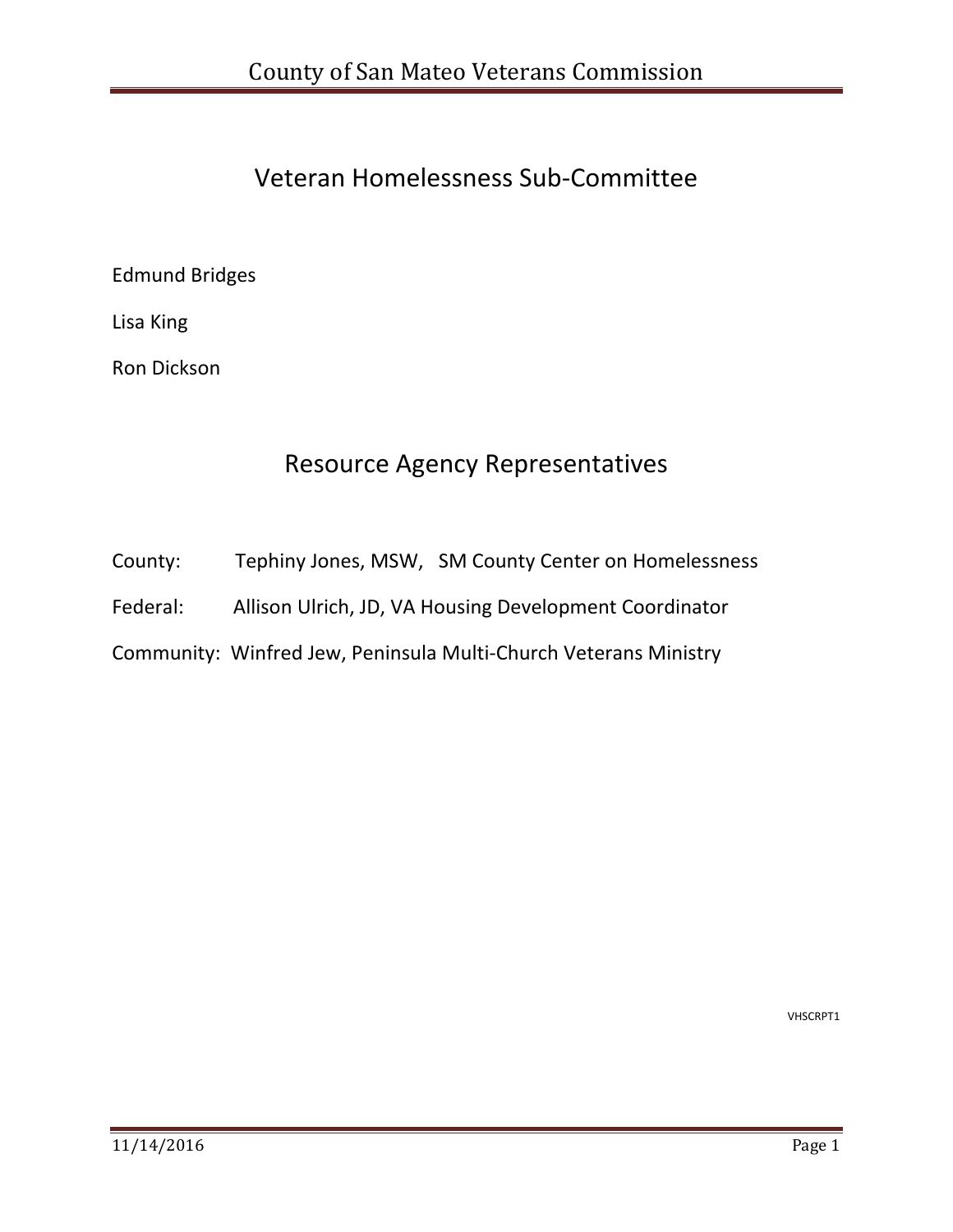### Veterans Needs Assessment 2014

### Conclusions:

Housing was one of the most commonly listed needs

There is a need for more affordable housing and landlords willing to accept

HUD‐VASH vouchers

### Status Update

### County Homeless Veterans

2013 245 2015 136

October 2016 84\*

\*Note: Since June, 63 formerly homeless veterans have been moved into permanent housing.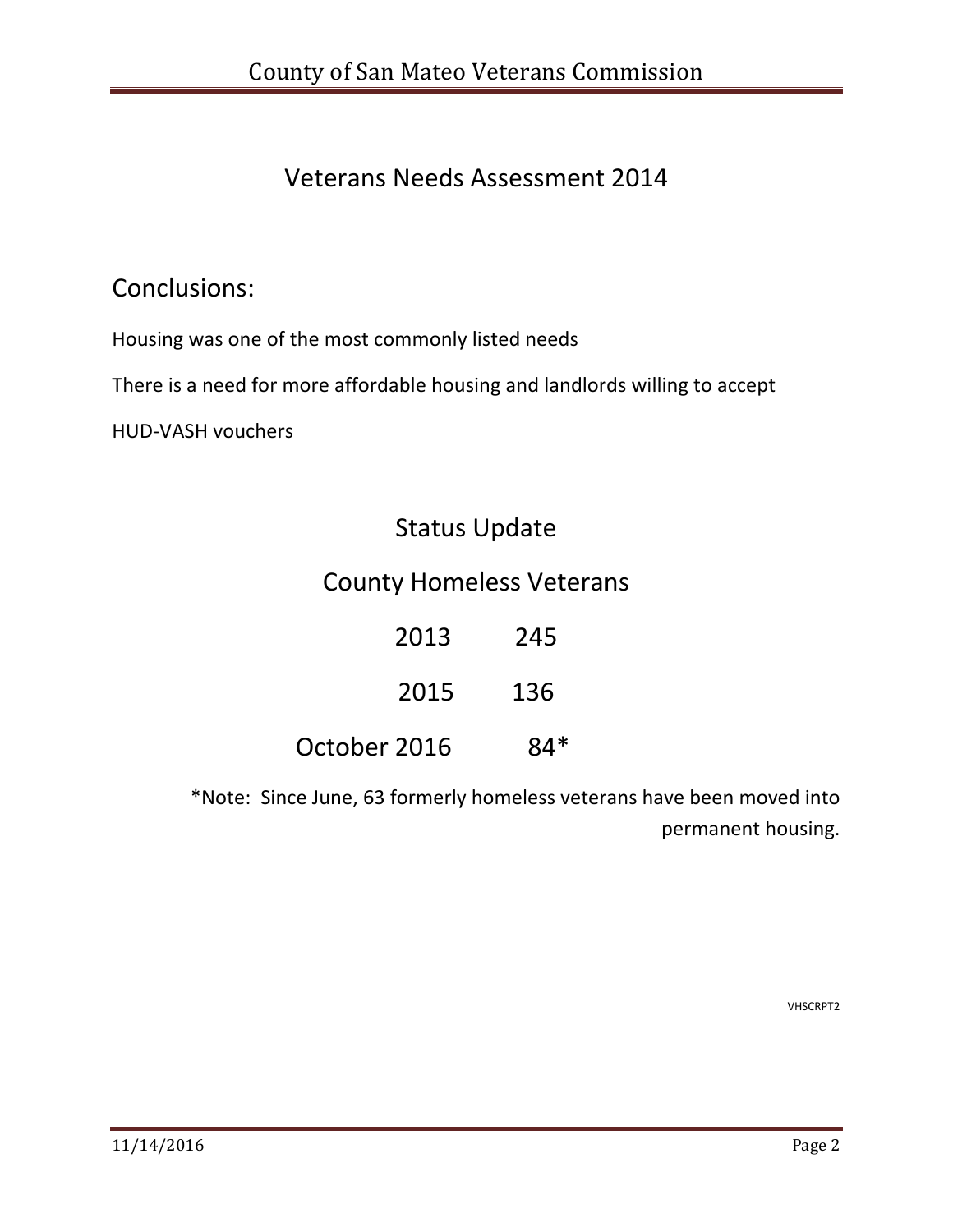### Progress 2016

### Dedicated Veteran Housing

Menlo Park facility opened in February: 60 units full with waiting list

Other Potential Projects:

Daly City

Millbrae

South San Francisco

#### VASH Voucher Subsidized Housing Incentive Programs

#### County and VA Resources

Financial Incentives (Bonuses)

Case Worker Support

#### Community Resources

Multi Church Ministry will provide:

Mentoring Program Support

Move‐in Necessities Support and Help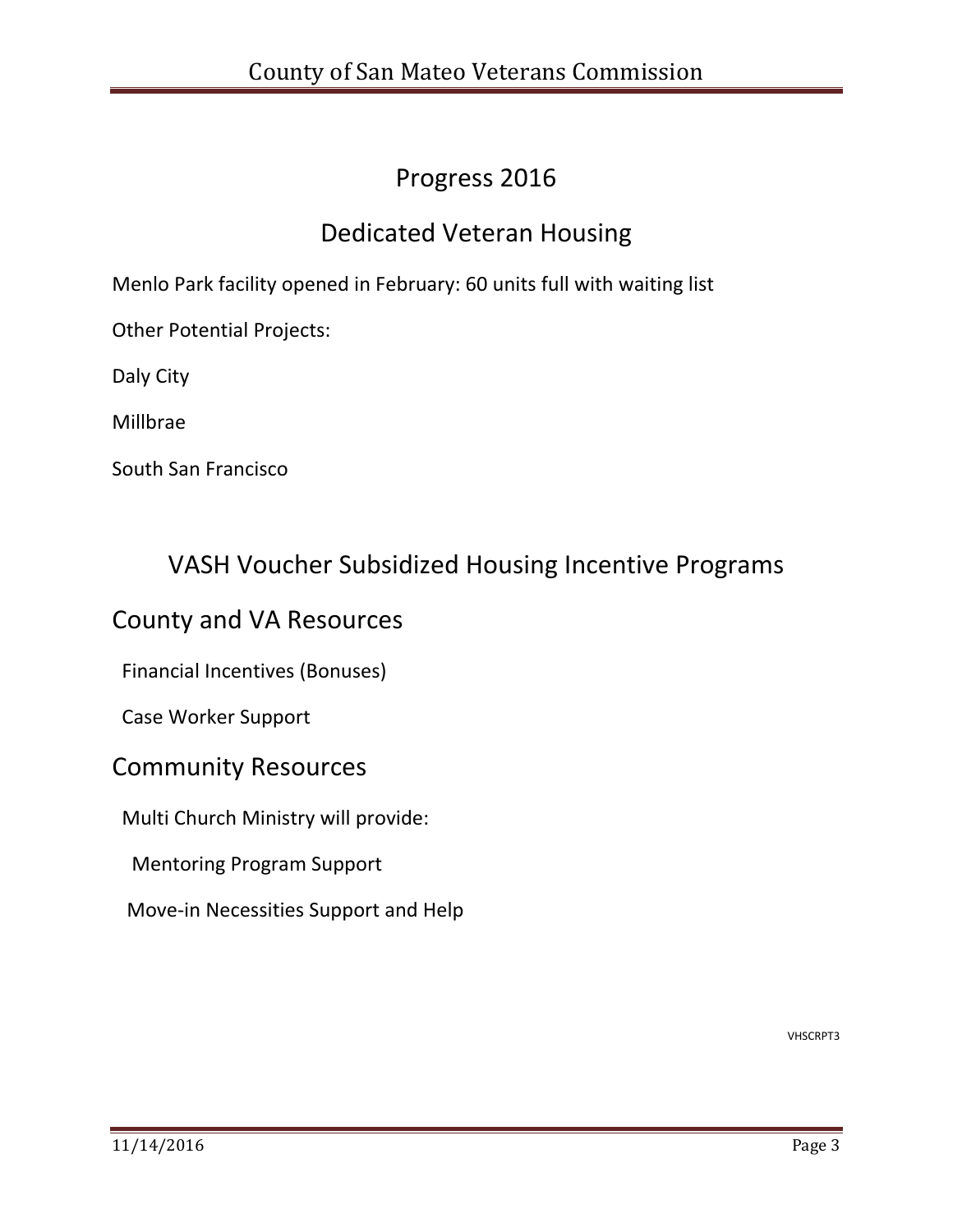## Proactive Landlord Outreach Program

Foster City Contact

Trial Run Presentation to Foster City BMR Property Managers, October 27

Tephiny Jones 5 minute presentation of incentives and asked for participation

Result: 2 Property managers signing up

Because we asked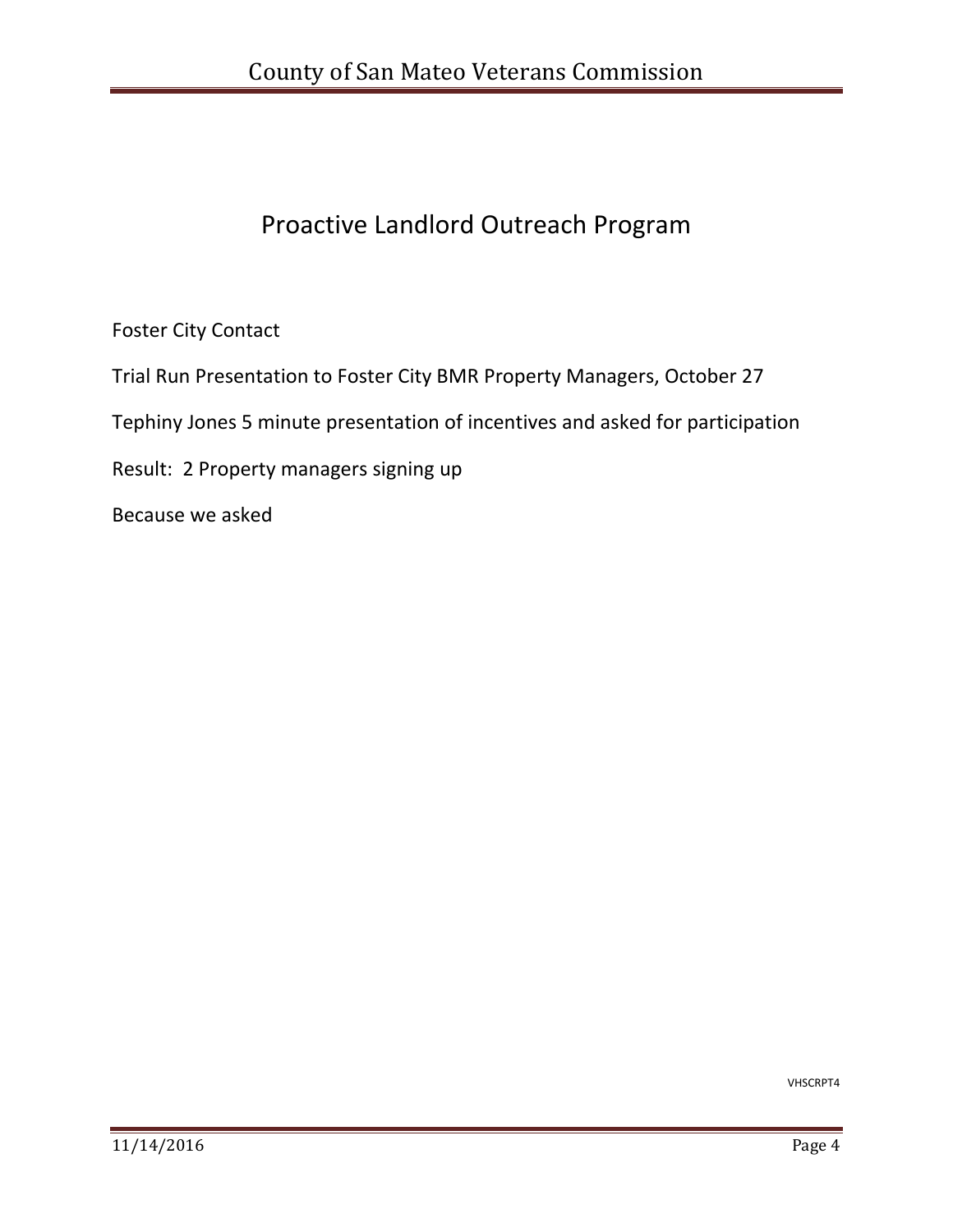### **Conclusions**

### Results to date are encouraging

Menlo Park is a great success

Proactive approach to property managers in other cities within the county should result in more HUD‐VASH subsidized housing unit availability (If we ask)

We can do more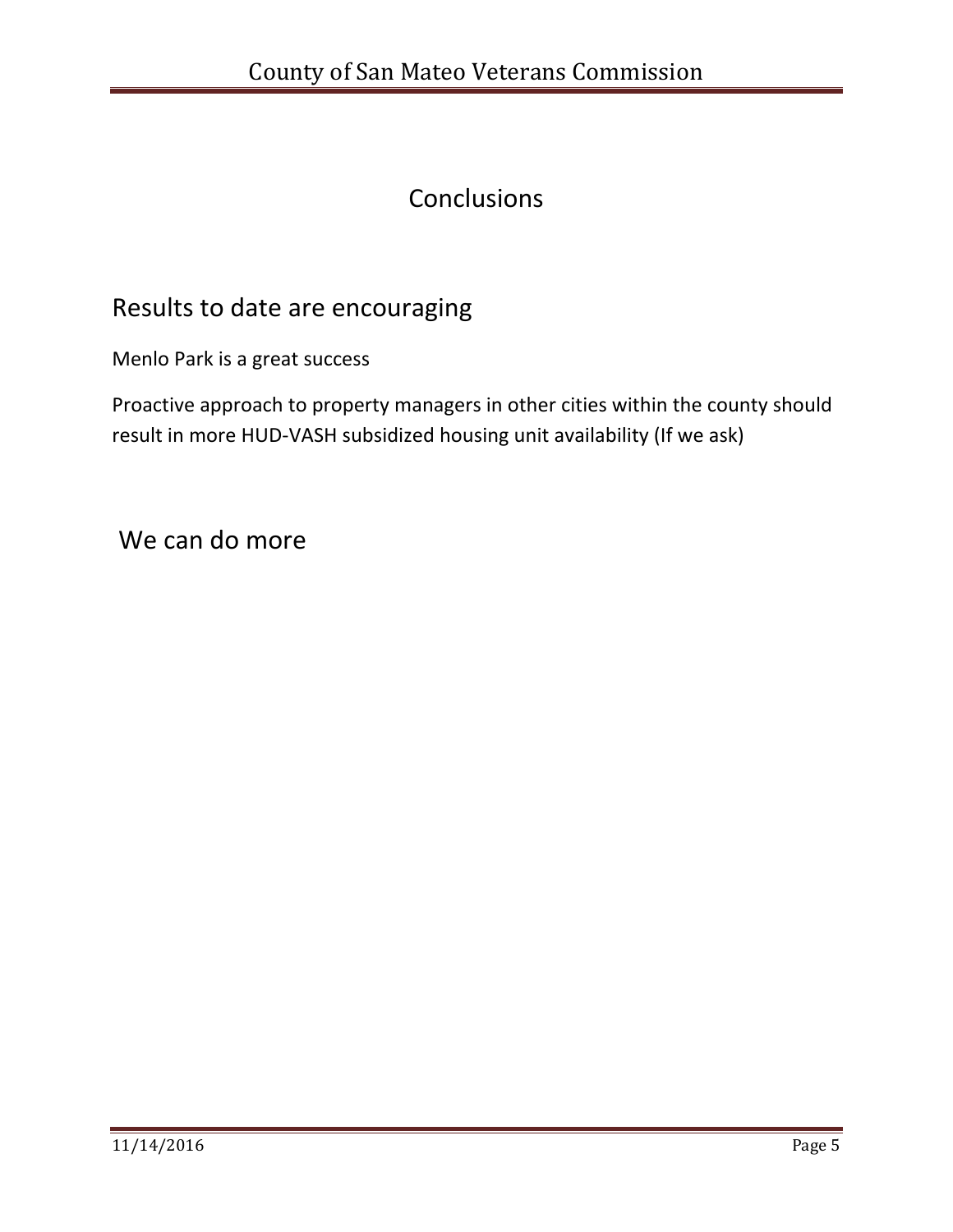VHSCRPT5

# Santa Clara County

Bigger Problem

Currently reporting: 703 Homeless Veterans

Bigger Program

All the Way Campaign

Santa Clara County \$1.5MM/Annual

City of San Jose \$6MM

County Housing Authority \$7.5MM (thru VA\_VASH)

Destination Home

Corporations

Community Resources/Faith Based Groups

Bigger Progress

| <b>Veterans Housed</b>    | 403 |
|---------------------------|-----|
| Landlords                 | 105 |
| Faith Dacod Organizations |     |

- Faith Based Organizations 24
- Funds Committed (Above)